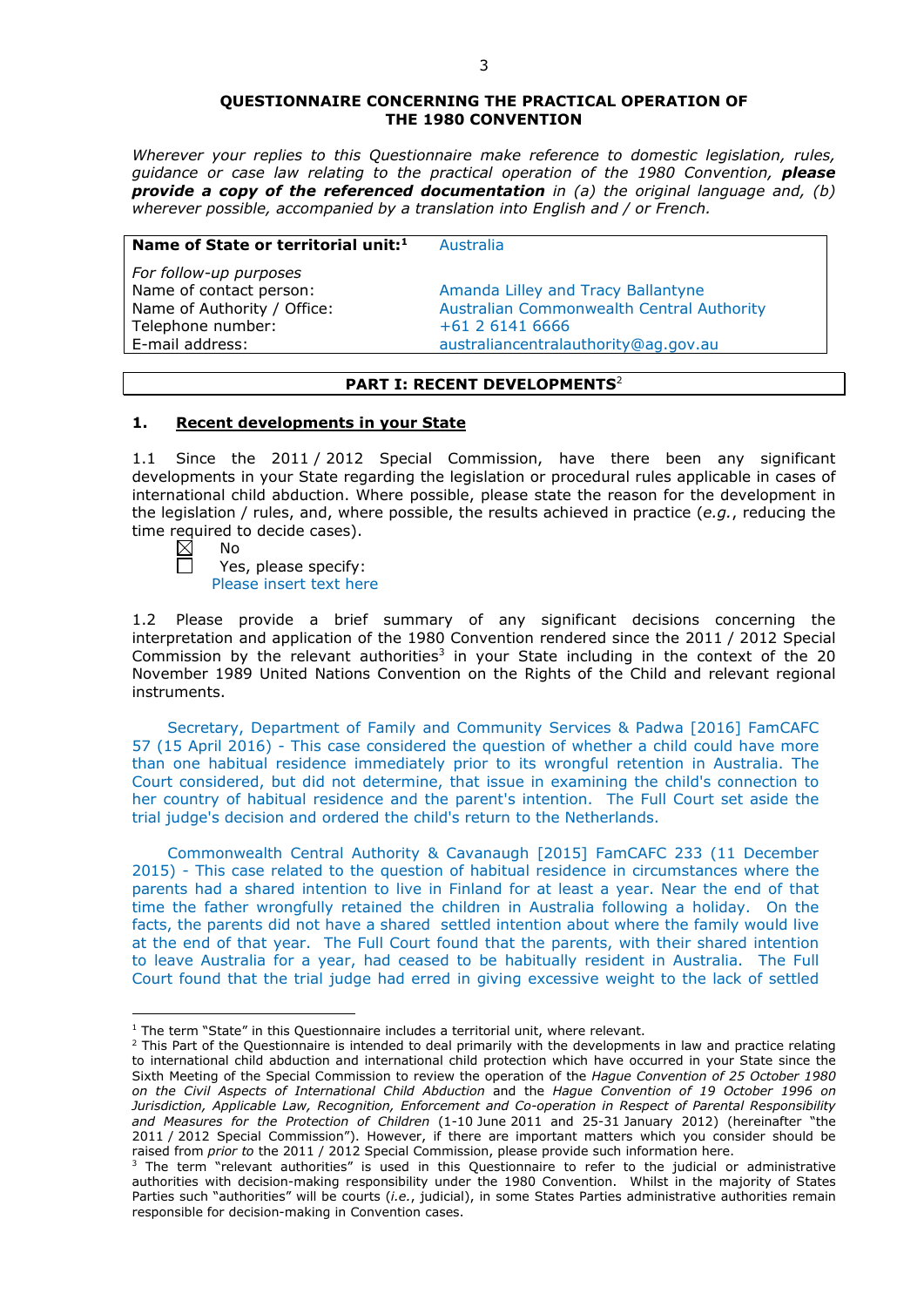common intention to stay in Finland beyond one year and insufficient weight to the shared intention to stay in Finland for the year. Further, the Full Court found that the trial judge had not properly taken into account the actual circumstances of the family while in Finland. The Full Court found that the family had established significant connection with Finland during the year long stay there and as such had acquired habitual residence in Finland at some time during that year.

1.3 Please provide a brief summary of any other significant developments in your State since the 2011 / 2012 Special Commission relating to international child abduction.

The increased complexity of family circumstances has seen the resolution of cases routinely exceeding 6 weeks. Anecdotally, we have found that respondent parents have more frequently raised defences, including that of grave risk. As such, the ACCA and the courts (in considering whether an order for return should be made or refused) request more evidence from parties in order to make an informed assessment or decision. Australian courts often impose conditions in return orders to meet any suggestion of risk or other hurdles that may be considered to arise as well as to ensure the safest and least traumatic return possible for the child(ren).

## **2. Issues of compliance**

2.1 Are there any States Parties to the 1980 Convention with whom you are having particular challenges in achieving successful co-operation? Please specify the challenges you have encountered and, in particular, whether the problems appear to be systemic.

No  $\mathsf{L}$ 岗

Yes, please specify:

Australia has experienced a range of issues with other states who are a party to the 1980 Convention. These have included the lack of assessment of a case against the principles of the Convention. In some cases, the only assessment has appeared to have been a best interest style consideration, without reference at all to the requirements of the Convention. We have also experienced difficulty with the level of communication and responsiveness of some Central Authorities on the progress of matters. We have also found that in some cases, the court structure, for example for appeals, does not accord with the country profile.

2.2 Are you aware of situations / circumstances in which there has been avoidance / evasion of the 1980 Convention?

П No  $\overline{\boxtimes}$ 

Yes, please specify:

There have been circumstances where some requested States have been slow in their response when return applications are made increasing the risk that abducted child/children will become settled in their new environment. There have also been some cases where other Central Authorities have been slow to provide information about outcomes or have not provided any information at all. There have also been some cases where there has been no acknowledgment at all of applications that have been referred and assistance has been sought through consular channels.

## **PART II: THE PRACTICAL OPERATION OF THE 1980 CONVENTION**

### **3. The role and functions of Central Authorities designated under the 1980 Convention**<sup>4</sup>

*In general*

-

3.1 Have any challenges arisen in practice in achieving effective communication or cooperation with other Central Authorities? No

П  $\overline{\boxtimes}$ 

Yes, please specify:

The ACCA experiences challenges in its practice with some Central Authorities.

<sup>4</sup> See also Section 5 below on "Ensuring the safe return of children" which involves the role and functions of Central Authorities.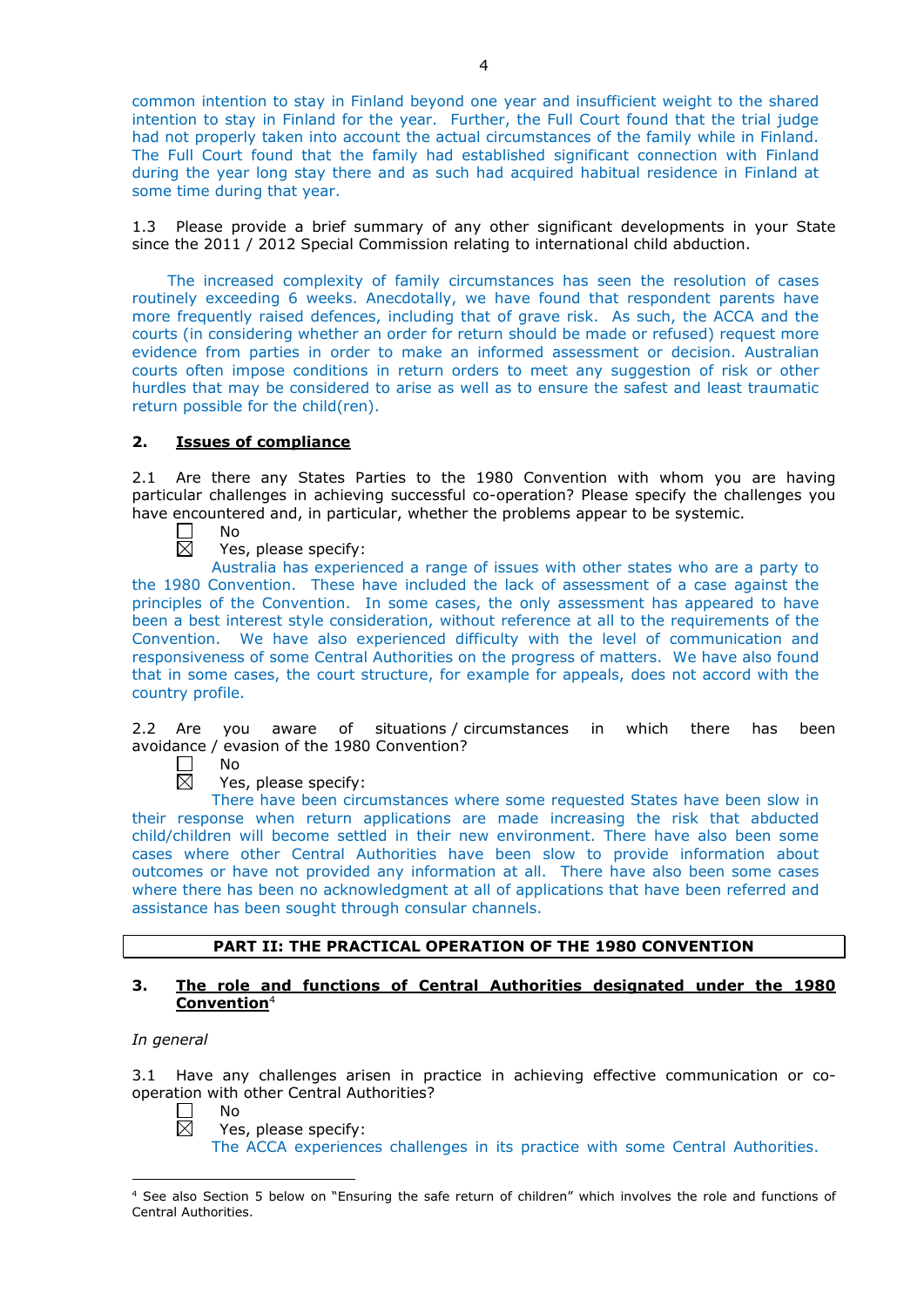For example, in some cases, incomplete applications for return are received from a requesting State or the applications are not received in an acceptable form. In some cases, the applications do not satisfy the Hague Convention requirements, or the document outlining the applicable law in the requesting jurisdiction is unclear. We have also, on occasion, experienced difficulties in securing timely communication from our overseas counterparts.

3.2 Have any of the duties of Central Authorities, as set out in **Article 7** of the 1980 Convention, raised any particular problems in practice either in your State, or in States Parties with whom you have co-operated?

No ⊠

Yes, please specify:

In some instances the ACCA has experienced problems, and delayed responses, when requesting additional information or updates from other Central Authorities thereby creating unnecessary obstacles in the management of cases. Australia also notes that in some States, the provision or facilitation of legal aid and advice tends to protract cases as opposed to expediting the Hague application process. We sometimes find that our counterparts are unable to provide information that our court requires, for example information about applicable laws or about entitlements for taking parents on return. The country profile does not always provide sufficient detail about the legal procedures in some countries.

3.3 Has your Central Authority encountered any challenges with the application of any of the 1980 Convention provisions? If so, please specify.

 $\boxtimes$ No

 $\Box$ 

Yes, please specify: Please insert text here

*Legal aid and representation*

3.4 Do the measures your Central Authority takes to provide or facilitate the provision of legal aid, legal advice and representation in return proceedings under the 1980 Convention (**Art. 7(2)-(g)**) result in delays in proceedings either in your own State, or, where cases originate in your State, in any of the requested States you have dealt with?

 $\boxtimes$ No  $\Box$ 

Yes, please specify: Please insert text here

3.5 Are you aware of any other challenges in your State, or, where cases originate in your State, in any of the requested States you have dealt with, regarding the obtaining of legal aid, advice and / or representation for either left-behind parents or taking parents?<sup>5</sup>

 $\Box$ No

<u>.</u>

岗 Yes, please specify:

The ACCA notes that in some jurisdictions, there can be significant delays for applicants seeking financial assistance or pro bono representation. In some requested jurisdictions, eligibility cannot be determined until eligibility has been assessed in the applicant's requesting country. This can lead to delays and confusion where eligibility in the requesting jurisdiction may similarly be dependent on having been rejected in the requested jurisdiction resulting in a stand-off situation.

<sup>5</sup> See paras 1.1.4 to 1.1.6 of the "Conclusions and Recommendations of the Fifth Meeting of the Special Commission to review the operation of the *Hague Convention of 25 October 1980 on the Civil Aspects of International Child Abduction* and the practical implementation of the *Hague Convention of 19 October 1996 on Jurisdiction, Applicable Law, Recognition, Enforcement and Co-operation in Respect of Parental Responsibility and Measures for the Protection of Children* (30 October – 9 November 2006) (hereinafter referred to as the ["Conclusions and Recommendations of the 2006 Special Commission"](https://assets.hcch.net/upload/concl28sc5_e.pdf)) and paragraphs 32 to 34 of the [Conclusions and Recommendations of the Special Commission](https://assets.hcch.net/upload/wop/concl28sc6_e.pdf) to review the operation of the Hague Convention of *[19 October 1980 on Jurisdiction, Applicable law, Recognition, Enforcement and Co-operation in Respect of](https://assets.hcch.net/upload/wop/concl28sc6_e.pdf)  [Parental Responsibility and Measures for the Protection of Children](https://assets.hcch.net/upload/wop/concl28sc6_e.pdf)* (1-10 June 2011 and 25-31 January 2012) (hereinafter the "C&R of the 2011/2012 Special Commission") (available on the Hague Conference website at < www.hcch.net > under "Child Abduction Section" then "Special Commission meetings").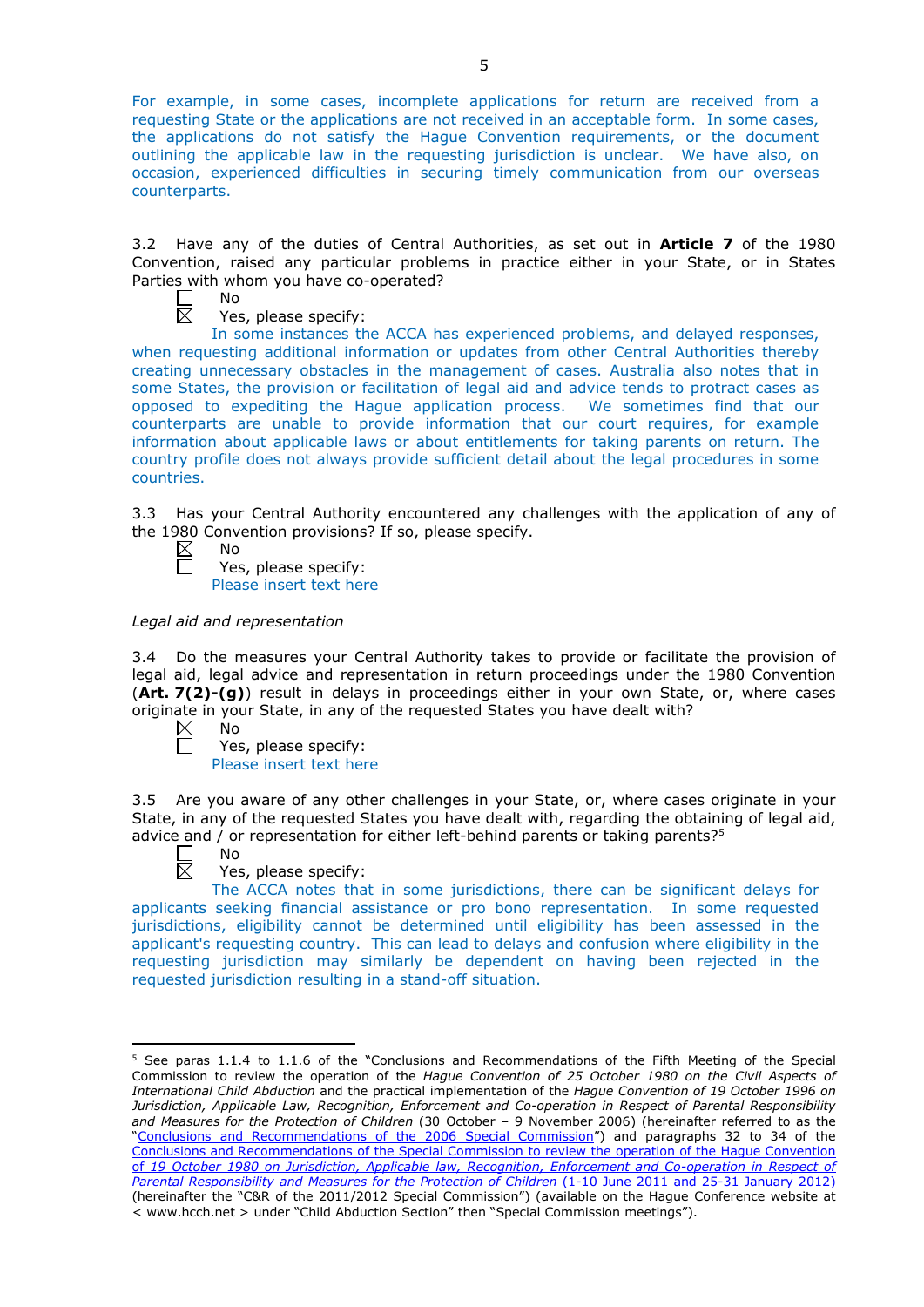3.6 Has your Central Authority encountered any challenges with locating children in cases involving the 1980 Convention, either as a requesting or requested State?

- $\mathbf{L}$ No 岗
	- Yes, please specify the challenges encountered and what steps were taken or are considered to be taken to overcome these challenges:

The ACCA has encountered challenges in locating taking parents when they traverse the Schengen Area and in some other jurisdictions. In instances where a child is unable to be located in a Hague Convention country or otherwise, Australia seeks international assistance through Interpol or from partner law enforcement agencies.

3.7 Has your Central Authority worked with any external agencies to discover the whereabouts of a child wrongfully removed to or retained within your State (*e.g.*, the police, Interpol, private location services)?

No

反 Yes, please share any good practice on this matter:

The ACCA has a number of internal agreements with other government agencies within Australia to assist in locating children - including immigration, social security, and police. The ACCA has found the best mechanism for ensuring proper information sharing is to establish standing Memoranda of Understanding (MOUs) with specific government agencies that stiplate the circumstances and type of information that may be requested and provided.

### *Information exchange, training and networking of Central Authorities*

3.8 Has your Central Authority shared its expertise with another Central Authority or benefited from another Central Authority sharing its expertise with your Central Authority, in accordance with the Guide to Good Practice - Part I on Central Authority Practice?<sup>6</sup>

 $\Box$ 岗 No

Yes, please specify:

The ACCA has regular contact with the New Zealand, Japan, Singapore, Canadian and United States Central Authorities to discuss matters of mutual interest such as administrative procedures, legal and policy frameworks. The ACCA also regularly attends international meetings and Conferences to share its experience with the Children's Conventions.

3.9 Has your Central Authority organised or participated in any other networking initiatives between Central Authorities such as regional meetings via conference call or videoconference?

 $\mathbf{L}$ No

岗 Yes, please specify:

The ACCA has participated in a range of networking initiatives with key Convention partners. The ACCA regularly networks with other Central Authorities via conference calls to discuss general issues and to discuss changes in policy framework.

## *Statistics*<sup>7</sup>

-

3.10 If your Central Authority does not submit statistics through the web-based INCASTAT database, please explain why.

The ACCA has attempted to submit statistics through the INCASTAT database. However our experience has been that the system has significant technical difficulties, including the system shutting down and freezing for long periods of time during data entry. As a fall back option the ACCA has regularly forwarded hard copies of statistics to the Permanent Bureau for direct entry. It is hoped that current changes to our case management database will make it easier for Australia's case related data to be uploaded by HCCH to INCASTAT.

 $6$  Available on the Hague Conference website at < www.hcch.net > under "Child Abduction Section" then "Guides to Good Practice". See, in particular, Chapter 6.5 on twinning arrangements.

<sup>7</sup> See paras 1.1.16 to 1.1.21 of the Conclusions and Recommendations of the 2006 Special Commission (*supra.*  note  $5$ ).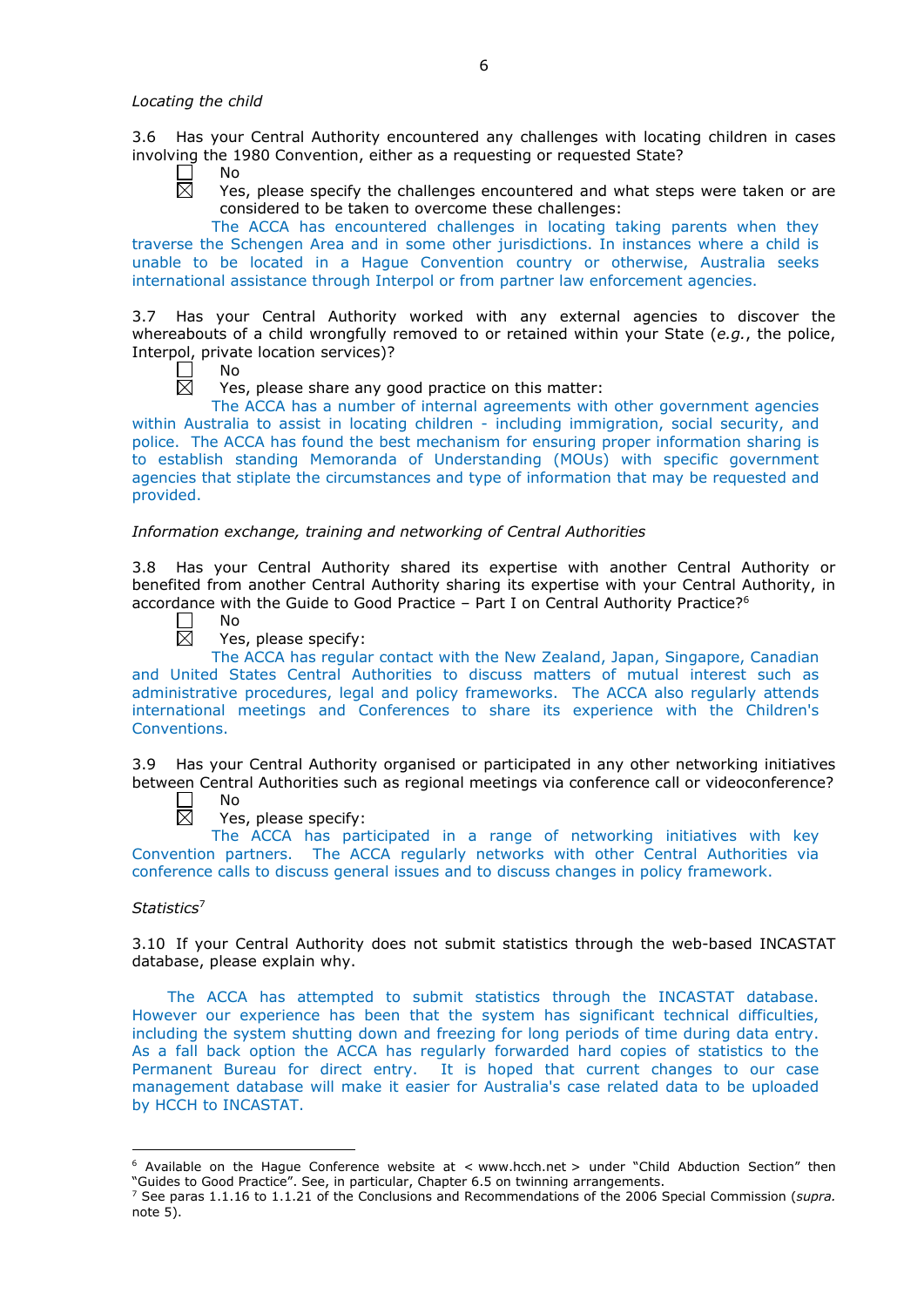No

3.11 Does your Central Authority have mechanisms in place to ensure the prompt handling of cases?

 $\boxtimes$ 

Yes, please specify:

The ACCA has internal procedures and guidelines in place to ensure the prompt handling of cases.

3.12 If your Central Authority is experiencing delays in handling cases please specify the main reasons for these delays:

In some instances, delay is encountered where applications received by the ACCA are not sufficient to satisfy it that the application meets the requirements of the Hague Convention. In those cases, the ACCA has procedures to ensure that any missing information is sought quickly from the requesting jurisdiction. There have been many cases where it has taken applicants months to provide additional information required by the ACCA or the Family Court.

## **4. Court proceedings & promptness**

4.1 Has your State limited the number of judicial or administrative authorities who can hear return applications under the 1980 Convention (*i.e.*, concentration of jurisdiction")?8

 $\boxtimes$ Yes 戸

No, please indicate if such arrangements are being contemplated: Please insert text here

4.2 Does your State have mechanisms in place to handle return decisions within six weeks (*e.g.*, production of summary evidence, limitation of appeals, swift enforcement)?

No 岗

-

Yes, please explain:

Australian domestic laws incorporating the Hague Convention provide for expedited determination, and makes provisions for reasons to be sought where an application has not been determined within 42 days - subregulations 15(2) and 15(4) of the Family Law (Child Abduction) Regulations 1986.

4.3 If your response to the previous question is No, does your State contemplate implementing mechanisms to meet the requirement of prompt return under the 1980 Convention (*e.g.*, procedures, bench-books, guidelines, protocols)?

No, please explain:  $\perp$ 

 $\Box$ Yes, please explain: Please insert text here

4.4 If your State is experiencing delays in handling return decisions please specify the main reasons for these delays:

The increased complexity of family circumstances has seen the resolution of cases routinely exceed 6 weeks. Anecdotally, we have found that respondent parents more frequently raised defences, including that of grave risk. As such, the ACCA and the courts (in considering whether an order for return should be made or refused) request more evidence from parties in order to make an informed assessment/decision. Australian courts regularly impose conditions in return orders to meet any suggestion of risk or other hurdles that may be considered to arise as well as to ensure the safest and least traumatic return possible for the child(ren).

The increased use of modern technology and the increased accessibility of international travel has, in some cases, contributed to delays in return proceedings. Where previously decisions were made summarily and often on the basis of papers alone, the level of complexity, and the ease of availability of parties, has seen an increased incidence of oral

<sup>8</sup> See, *The [Judges' Newsletter](https://www.hcch.net/en/instruments/conventions/publications2/judges-newsletter)* on International Child Protection – Vol. XX / [Summer-Autumn 2013](https://assets.hcch.net/upload/newsletter/nl2013tome20en.pdf) the special focus of which was "Concentration of jurisdiction under the *Hague Convention of 25 October 1980 on the civil aspects of International Child Abduction* and other international child protection instruments".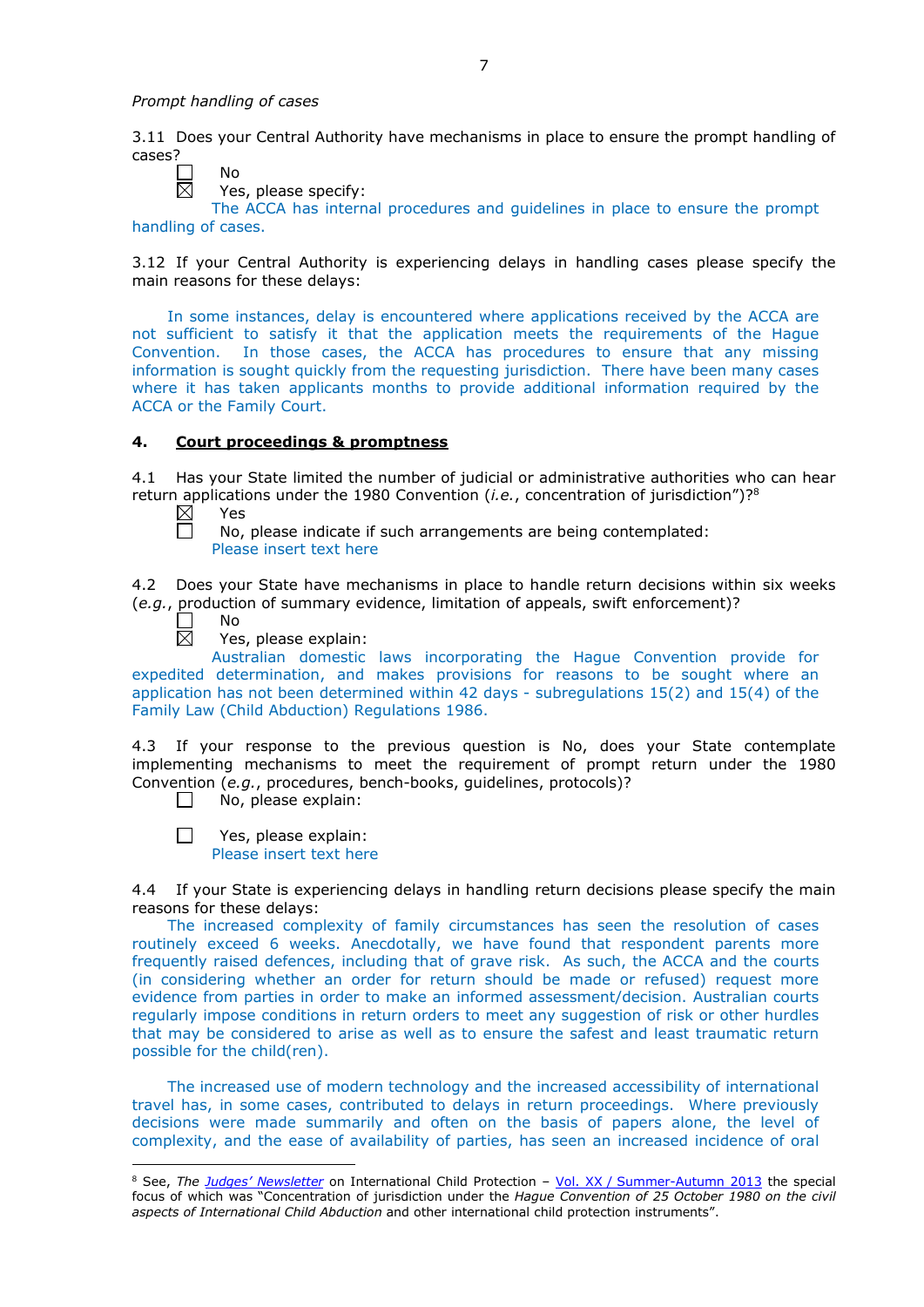evidence being given, and cross-examination sought of the parties or witnesses being sought. These practices necessarily lengthen the hearing time.

4.5 Do your courts regularly order immediate protective measures when initiating the return procedure, so as to prevent a new removal and minimize the harm to the child (*e.g.*, prohibit removal of the child from the jurisdiction, retain documentation, grant provisional access rights to the left-behind parent)?

- $\Box$ No, please explain:
	- Please insert text here
- $\boxtimes$ Yes, please explain:

At the request of the ACCA, courts may make orders preventing further removal of abducted children from Australia while the Hague Convention application is being determined. In other instances where obstacles to return appear to be obvious at the onset, the courts may impose protective measures such as making arrangements for interim care of the child(ren) or interim contact, pending the resolution of the Hague proceedings, to help mitigate problematic return issues. The Australian courts regularly hold the passports of the child(ren) and the respondent parent pending the outcome of proceedings. The preparation of Family Reports, and the appointment of Independent Children's Lawyers is also regularly employed by the Family Court of Australia in appropriate cases. This ensures that children's views are before the Court in appropriate cases and that children are prepared for the possible outcomes of the proceedings.

4.6 Do your courts make use of direct judicial communications to ensure prompt proceedings?

Yes

 $\Box$ 

No, please explain:

Direct judicial communication is used for dealing with general enquiries between contracting states and for dealing with specific case related issues subject to appropriate natural justice and due process requirements being met.

4.7 If your State has not designated a sitting judge to the International Hague Network of Judges does your State intend to do so in the near future?

- Yes
	- No, please explain:

Australia has designated two sitting judges to the International Hague Network of Judges.

4.8 Please comment upon any cases (whether your State was the requesting or requested State), in which the judge (or decision-maker) has, before determining an application for return, communicated with a judge or other authority in the requesting State regarding the issue of the child's safe return. What was the specific purpose of the communication? What was the outcome?

In a case where Australia was the requesting State, the judge from the requested State liaised with the Central Authorities of both States to make enquiries regarding potential grave risk defences raised, the domestic legal process in Australia and the timeframes involved in obtaining divorce orders in Australia. The ACCA liaised with its Department of Foreign Affairs and Trade and its Department of Immigration and Border Protection to provide the relevant responses to the requesting Central Authority.

In other cases Australian judges have sought the assistance of the Australian Hague Network Judges to obtain information about laws in other Convention countries or to seek the release of material that is held by an overseas court (such as social science reports).

The Australian Hague Network Judges have also, on occasion, and with the consent of both parties, arranged for simultaneous mirror orders to be made in Australia and the requesting jurisdiction.

The ACCA has also sought the assistance of the Australian Hague Network Judges to obtain information from the Network Judges in other jurisdictions where contact with the relevant Central Authority has failed to secure information.

The Network has also been used to facilitate communication in domestic parenting cases and to establish the likely time frames for securing a court hearing upon return in Hague cases.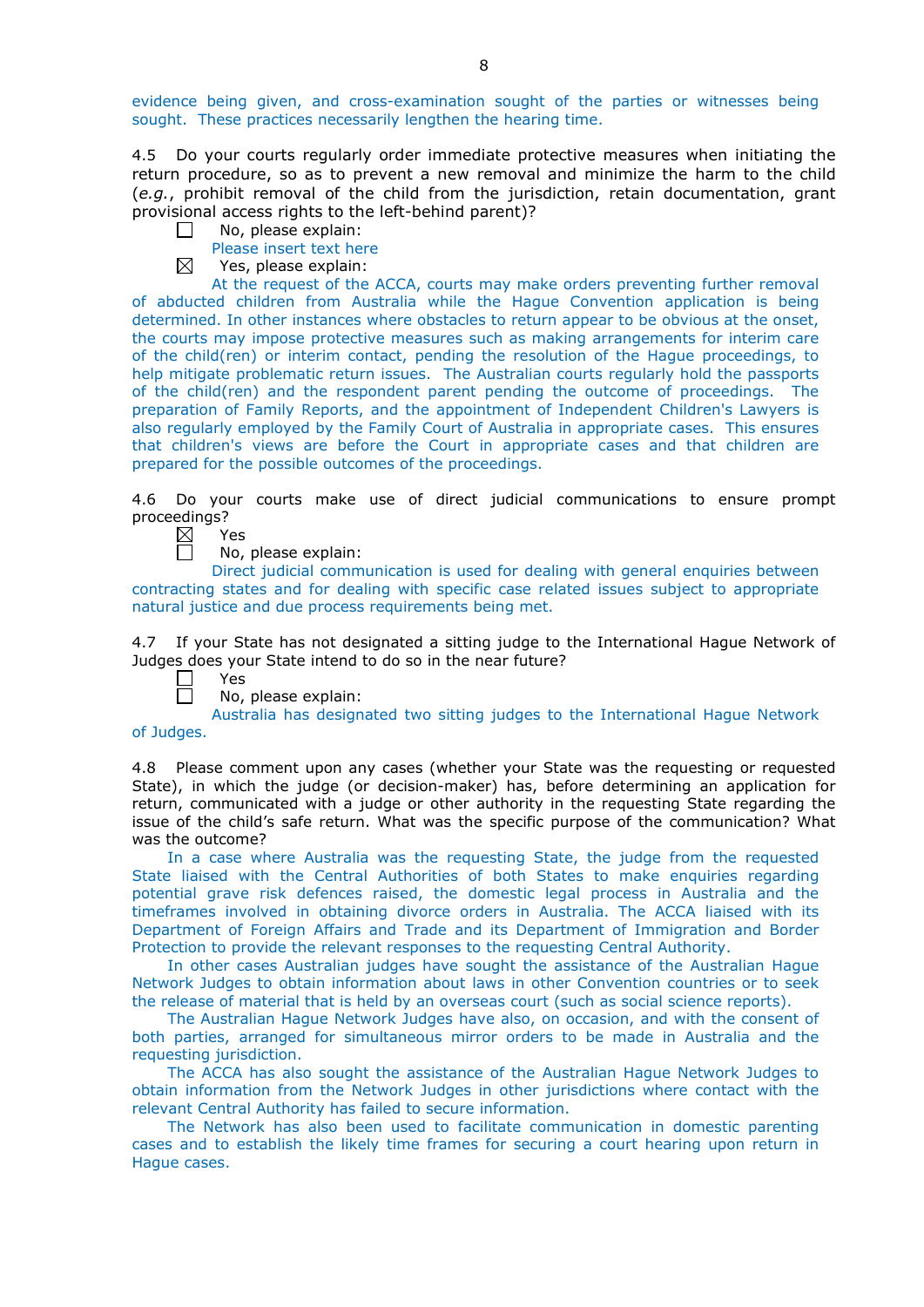## **5. Ensuring the safe return of children**<sup>9</sup>

*Methods for ensuring the safe return of children*<sup>10</sup>

5.1 What measures has your Central Authority taken to ensure that the recommendations of the 2006 and 2011 / 2012 Special Commission meetings<sup>11</sup> regarding the safe return of children are implemented?

The ACCA notes the recommendations made at the 2011/2012 Special Commission meeting regarding facilitating the safe return of children, specifically: the values of assistance provided by Central Authorities and other relevant authorities and direct judicial communication, the link between the 1980 and the 1996 Convention in giving regard to the impact that domestic violence may have on a child; and consideration of foreign civil protection orders made in the context of domestic violence cases. Where able to do so, Australia has attempted to implement these recommendations. The Australian courts regularly place conditions upon return orders to ensure the safe return of children. These soft landing orders may include accomodation, financial assistance and orders around contact that remain in place until new orders can be made in the requesting jurisdiction. These are achieved through a range of means. They might be made conditions precedent to the return, or they may be achieved through mirror orders that are enforceable in both jurisdictions. In some cases the 1996 Convention, or reciprocal bilateral arrangements, can be used to register some conditions.

5.2 In particular, in a case where the safety of a child is in issue and where a return order has been made in your State, how does your Central Authority ensure that the appropriate child protection bodies in the *requesting* State are alerted so that they may act to protect the welfare of a child upon return (until the appropriate court in the requesting State has been effectively seised)?

Such advice is provided to the Central Authority of the requesting state with a request to make appropriate arragements with domestic authorities or services to enable the safe return of the child. The ACCA would ensure that the relevant Central Authority had been contacted and was satisfied about the welfare arrangements made. Where the 1996 Convention is in force arrangements can be made to ensure that any child protection concerns are appropriately communicated and, where appropriate, any urgent measures that have been taken are registered or recognised in the requesting jurisdiction upon return. Australian courts may also make orders, in the context of a return, on an urgent basis to deal with such concerns. These enable recognition and enforcement of those associated orders in the requesting jurisdiction if that jurisdiction is also a party to the 1996 Convention.

5.3 Where there are concerns in the requested State regarding possible risks for a child following a return, what conditions or requirements can the relevant authority in your State put in place to minimise or eliminate those concerns?

See the discussion in relation to the use of conditions precedent on return orders at 5.1 above.

### *Use of the 1996 Convention to ensure a safe return*

5.4 If your State is not Party to the 1996 Convention, is consideration being given to the possible advantages of the 1996 Convention in providing a jurisdictional basis for urgent protective measures associated with return orders (**Arts 7 and 11**), in providing for their recognition by operation of law (**Art. 23**), and in communicating information relevant to the protection of the child (**Art. 34**)?

 $\Box$ No

<sup>&</sup>lt;u>.</u> <sup>9</sup> See **Art. 7(2)** *h)* of the 1980 Convention.

<sup>10</sup> Where relevant, please make reference to the use of undertakings, mirror orders and safe harbour orders and other such measures in your State.

<sup>11</sup> See the [Conclusions and Recommendations](https://assets.hcch.net/upload/concl28sc5_e.pdf) of the Special Commission of 2006 (*supra.* note 5) at paras 1.1.12 and 1.8.1 to 1.8.2 and 1.8.4 to 1.8.5 and the Appendix to the Conclusions and Recommendations and the [Conclusions and Recommendations of the 2011](https://assets.hcch.net/upload/wop/concl28sc6_e.pdf) / 2012 Special Commission (*supra.* note 5).at paras 39-43.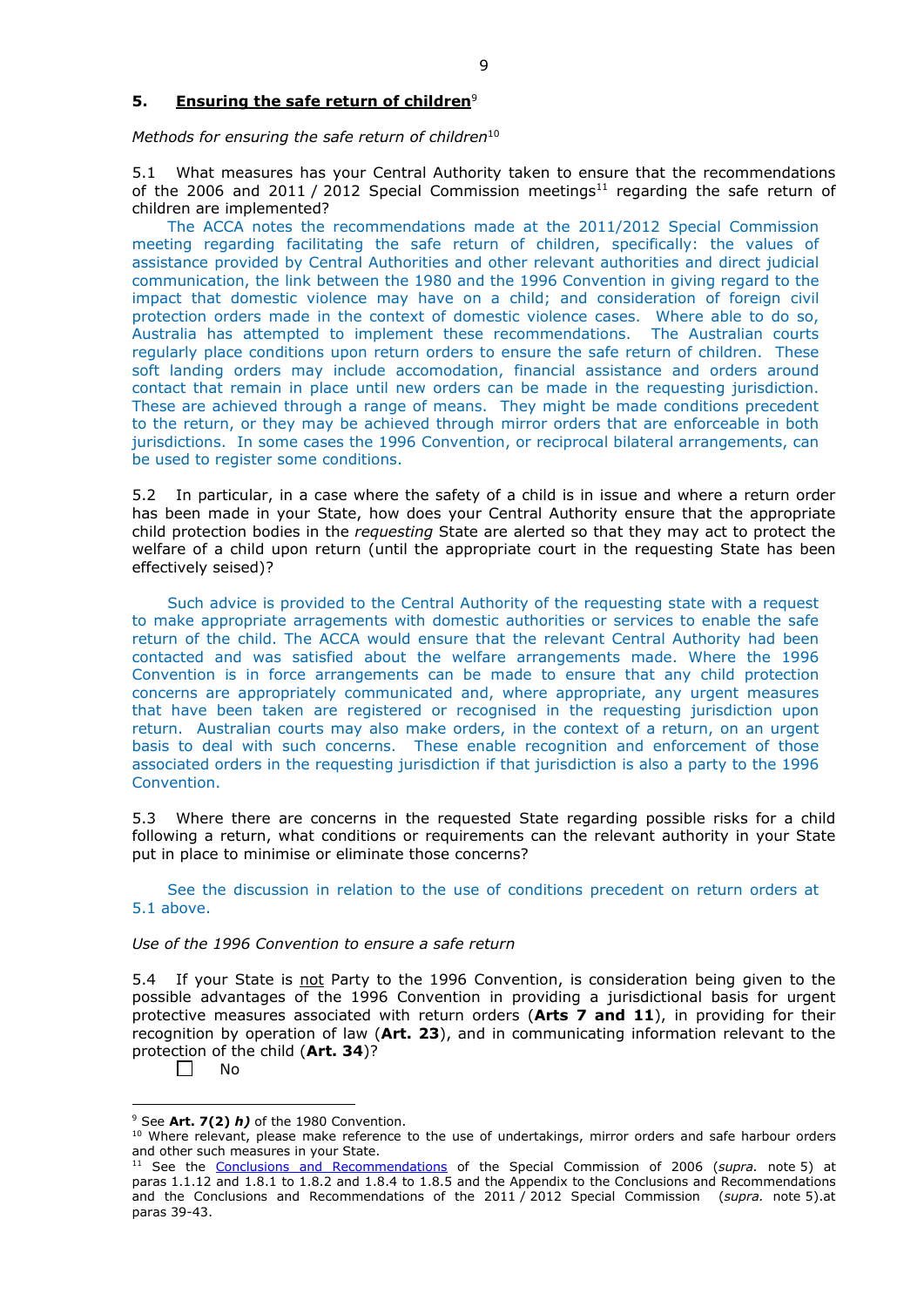### $\Box$

Yes, please explain: Australia is a party to the 1996 Convention. See the discussion above at 5.2.

#### *Protection of primary carer*

5.5 Are you aware of cases in your State where a primary carer taking parent, for reasons of personal security (*e.g.*, domestic or family violence, intimidation, harassment, etc.) or others, has refused or has not been in a position to return with the child to the requesting State? How are such cases dealt with in your State? Please explain and provide case examples where possible.

In circumstances where a primary carer, who is also the taking parent, is unwilling to return with the child to the requesting State for reasons of personal security, the court has imposed conditions upon a return order for the child to mitigate the suggested risks of personal harm that have been alleded by the taking parent. In some cases, the court may find that the inability of a taking parent to return to the requesting jurisdiction poses a grave risk of harm to the child(ren) or would place the child in an intolerable situation. If such a risk cannot be sufficiently mitigated through the use of conditions, the court may refuse to order the return of the child(ren). Australian courts do not seek undertakings from requesting parents relating to non-molestation of the taking parent as such undertakings are not enforceable and raise an unrealistic expectation of protection on the part of the taking parent. Where necessary, conditions relating to non-molestation, such as mirror orders or some other enforceable mechanism, might be used.

5.6 In particular, would your authorities consider putting in place measures to protect the primary carer upon return in the requesting State as a mean to secure the safe return of the child? Please explain and provide case examples where possible.

Australian has in the past put in place protective measures in cases where there appear to be obstacles to the return of the primary carer to the requesting State. Examples of protective measures utilised are conditions and mirror orders. For example, in some recent cases conditions have been aimed at ensuring that the primary carer is not faced with criminal proceedings upon returning to the requesting State. Other conditions have included requiring the requesting parent is to meet some financial obligations in relation to the child/children. As described above, enforceable strategies are used, and undertakings are not.

#### *Post-return information*

5.7 In cases where measures are put in place in your State to ensure the safety of a child upon return, does your State (through the Central Authority, or otherwise) attempt to monitor the effectiveness of those measures upon the child's return? Would you support a recommendation that States Parties should co-operate to provide each other with follow-up information on such matters, insofar as is possible?

The ACCA's role ceases upon fulfilment of Australia's obligations under the 1980 Hague Convention. Such a recommendation would therefore be outside the scope of the ACCA's role.

5.8 If your State is not Party to the 1996 Convention, is consideration being given to the possible advantages of the 1996 Convention in providing a jurisdictional basis for requesting a report on the situation of the child upon return to the State of habitual residence (**Art. 32- (a)**)?

No Yes, please explain: Australia is party to the 1996 Convention.

### **6. Voluntary agreements and mediation**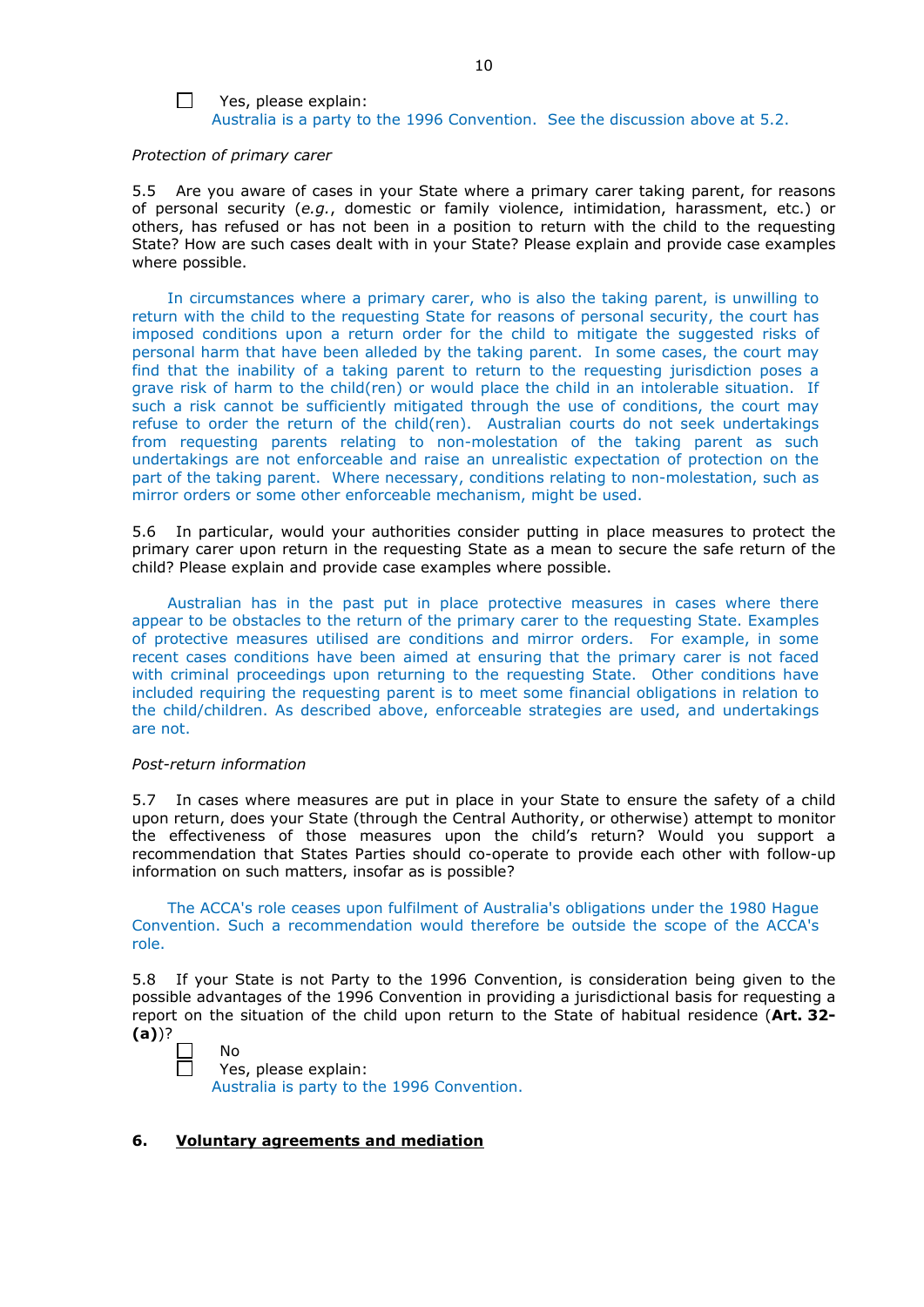6.1 How does your Central Authority (either directly or through any intermediary) take, or is it considering taking, appropriate steps under **Article 7-(c)** to secure the voluntary return of the child or to bring about an amicable resolution of the issues? Please explain:

The ACCA encourages voluntary agreement and mediation where appropriate by urging parties to participate in mediation. In such instances, the ACCA manages applications by providing international family mediation, through a funded non-government agency, for the purpose of reaching an amicable resolution. The Australian courts also, in some cases, will refer parties to mediation, not necessarily as a way to resolve the return case, although that is possible. Mediation is also used as a means to ensure that parties have prepared themselves, and their children, for the possible outcomes of the Hague application, including consideration of any proposed conditions that might assist with a return outcome.

6.2 In what ways have you used the "Guide to Good Practice on Mediation"12 for the purpose of implementing the 1980 Convention in your State? Please explain:

Australia's protocol in relation to mediation in all access matters, and the use of mediation by the Australian courts in abduction matters, is consistent with the Guide to Good Practice on Mediation.

6.3 Has your State considered or is it in the process of considering the establishment of a Central Contact Point for international family mediation to facilitate access to information on available mediation services and related issues for cross-border family disputes involving children, or has this task been entrusted to the Central Authority?<sup>13</sup><br>
No. please explain:

No, please explain:

This task has been entrusted to the Central Authority Yes, please explain: Please insert text here

# **7. Preventive measures**

7.1 Has your State taken steps to advance the development of a travel form under the auspices of the International Civil Aviation Organisation?<sup>14</sup>

 $\boxtimes$ No

 $\Box$ 

Yes, please describe:  $\Box$ Please insert text here

7.2 Regardless of whether the International Civil Aviation Organisation adds the development of a travel form to its work programme, would your State support the development of a non-mandatory model travel form under the auspices of the Hague Conference?

┍ Yes

<u>.</u>

岗 No, please explain:

Australia already has a range of safeguards in place, including the inclusion of warnings issued by the Australian passports office and on the Department of Foreign Affair's smarttraveller.gov.au website.

### **8. The Guide to Good Practice under the 1980 Convention**

8.1 In what ways have you used the Parts of the Guide to Good Practice<sup>15</sup> to assist in implementing for the first time, or improving the practical operation of, the 1980 Convention in your State?

a. Part I on Central Authority Practice. Please explain:

As an established Central Authority, the ACCA finds the Guide to Good Practice

<sup>&</sup>lt;sup>12</sup> Available on the Hague Conference website at < www.hcch.net > under "Child Abduction Section" then "Guides to Good Practice".

<sup>&</sup>lt;sup>13</sup> As it has been encouraged in the Guide to Good Practice on Mediation, Chapter 4, on "Access to Mediation". par. 114-117. See also [Conclusions and Recommendations of the 2011](https://assets.hcch.net/upload/wop/concl28sc6_e.pdf) / 2012 Special Commission (*supra.* note 5) at par. 61.

<sup>14</sup> See the [Conclusions and Recommendations of the 2011](https://assets.hcch.net/upload/wop/concl28sc6_e.pdf) / 2012 Special Commission (*supra.* note 5) at par. 92.

<sup>15</sup> All Parts of the Guide to Good Practice under the 1980 Convention are available on the Hague Conference website at < www.hcch.net > under "Child Abduction Section" then "Guides to Good Practice".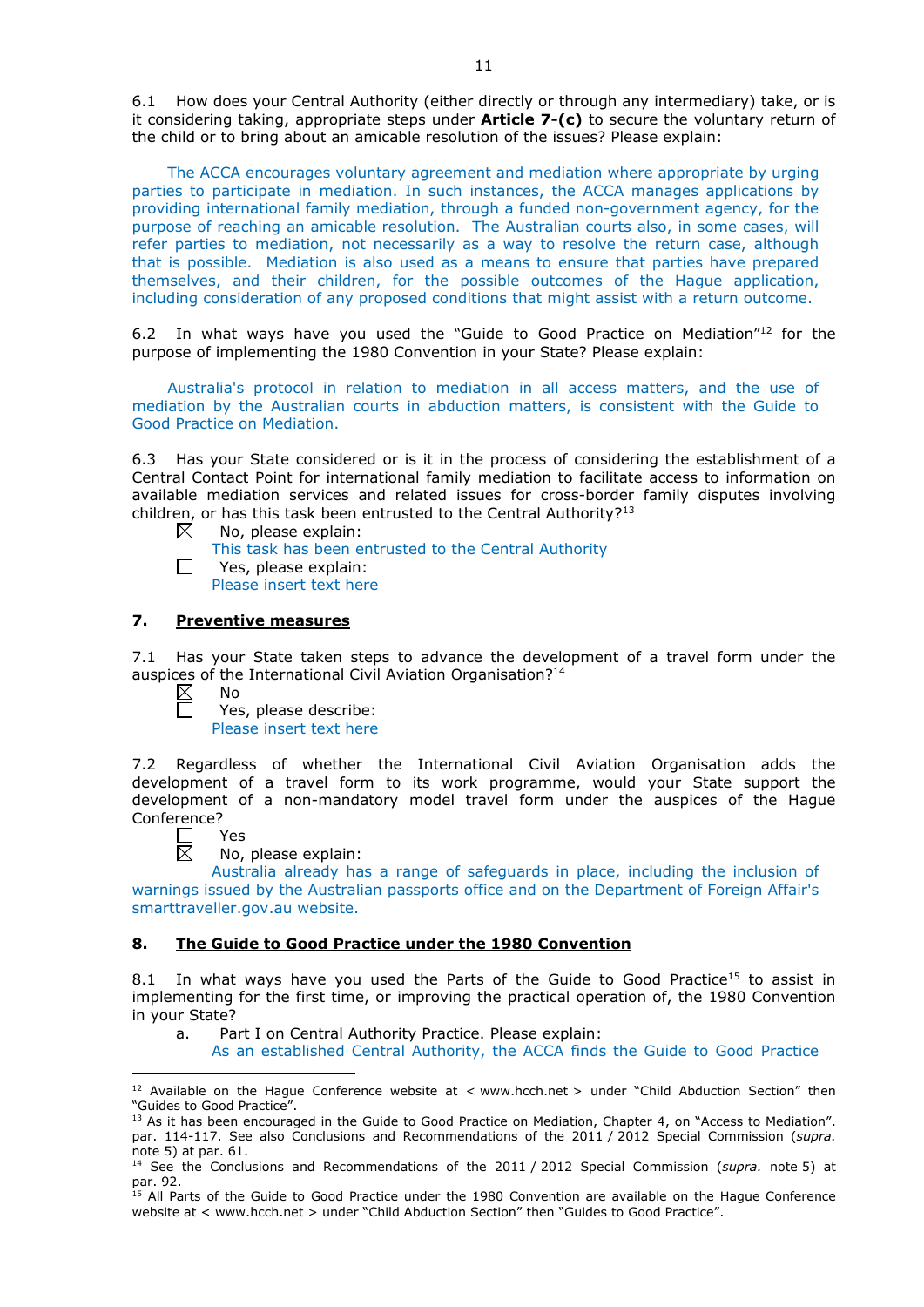useful, particularly in discussions with newer Central Authorities. The ACCA's operating procedures satisfy the key operating principles outlined in the Guide and the ACCA works closely with other Central Authorities in respect to the operation of the Hague Convention. The ACCA holds regular meetings with a number of other Central Authorities on the practical operation of the Convention and also participates in international meetings discussing the Convention.

### b. Part II on Implementing Measures. Please explain:

As above, Australia is an established Central Authority and has significant experience implementing the Convention.

c. Part III on Preventive Measures. Please explain:

Australia actively works with local and international law enforcement authorities as well as courts to reduce where possible the incidence of wrongful removal or retention of children. The ACCA also raises awareness of international parental child abduction through various channels such as websites and publications. The ACCA's website www.ag.gov.au/childabduction contains a significant amount of information to assist people whether they are considering wrongfully removing their child from Australia, or fear the other parent might, or a child has already been wrongfully removed or retained.

### d. Part IV on Enforcement. Please explain:

Australia has a successful enforcement regime in place. With appropriate mechanical orders included in return orders, it is unusual for the ACCA to have to return to court to seek enforcement of a return order.

8.2 How have you ensured that the relevant authorities in your State have been made aware of, and have had access to, the Guide to Good Practice?

Relevant agencies are aware of, and have access to, the Guides through the HCCH website.

8.3 Do you have any other comments about any Part of the Guide to Good Practice?

Please insert text here

### **9. Publicity and debate concerning the 1980 Convention**

9.1 Has the 1980 Convention given rise to (a) any publicity (positive or negative) in your State, or (b) any debate or discussion in your national parliament or its equivalent?

П No  $\overline{\boxtimes}$ 

Yes, please indicate the outcome of this debate or discussion, if any:

Recent cases relating to the wrongful removal of children have raised interest in the operation of the Hague Convention and the perceived need for criminalisation of taking parents. There has been significant media in Australia over the past 18 months following a high profile case involving Australia and a non-Convention country. While not a 1980 Convention matter, this created significant media interest in wrongful removal and retention more generally.

The Civil Law and Justice Legislation Amendment Bill (CLJLAB) was introduced and read a first time in the Australian Senate on 22 March 2017. That Bill, if passed, would create two new offences. These offences would make it unlawful to retain a child outside of Australia otherwise than in accordance with a court order, or the written consent of relevant parties, when a parenting order is in force or is pending in relation to that child. These proposed offences will complement existing provisions (sections 65Y and 65Z of the Family Law Act 1975) that already make it an offence to wrongfully remove a child from Australia in similar circumstances.

9.2 By what methods does your State disseminate information to the public about the 1980 Convention?

The Attorney-General's Department publishes information on its website about the ACCA and its role in administering the 1980 Hague Convention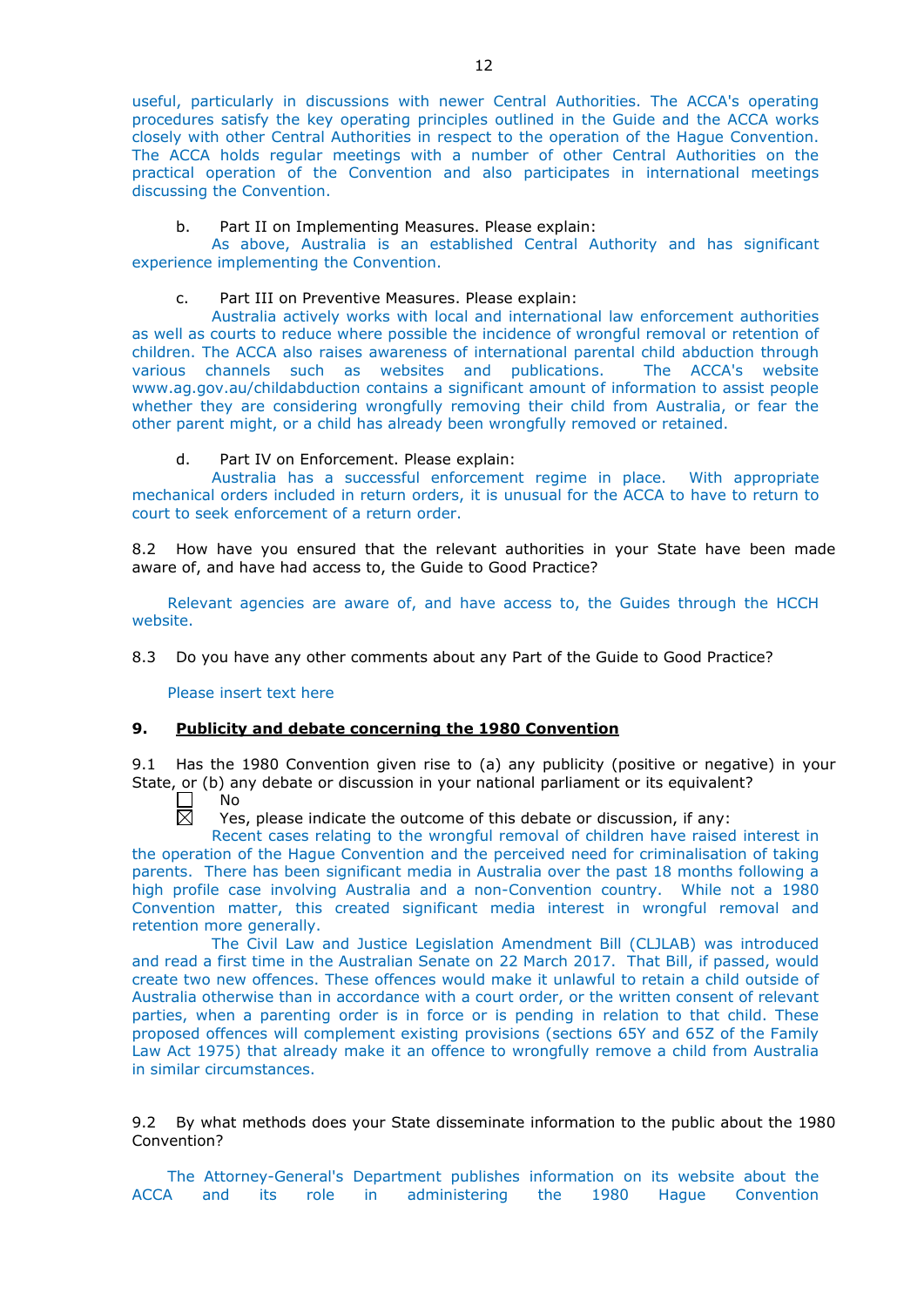(www.ag.gov.au/childabduction). The ACCA also works with partner agencies who publish information on the 1980 Hague Convention and the role of the ACCA on their websites, as well as non-governmental organisations. Australia's Department of Foreign Affairs and Trade (DFAT) provides information about International Parental Child Abduction on its webpages and other publications (smarttraveller.gov.au) and the Children and Parental Consent brochure which it produces through its Passport Office.

## **PART IV: TRANSFRONTIER ACCESS / CONTACT AND INTERNATIONAL FAMILY RELOCATION**

# **10. Transfrontier access / contact**<sup>16</sup>

10.1 Since the 2011 / 2012 Special Commission, have there been any significant developments in your State regarding Central Authority practices, legislation, procedural rules or case law applicable in cases of transfrontier contact / access?

Yes, please explain:

Australia now manages access applications by providing international family mediation, through a funded non-government agency, for the purpose of allowing an amicable resolution to be reached about access to the child. Consent of both parties is sought for international family mediation to take place. In the event that one party does not consent to mediation, it would be necessary for the requesting parent to apply under Australia's domestic family law legislation to seek orders for contact with the child(ren). Such an application would be a private matter for the applicant parent, and at their own expense.

10.2 Please indicate any important developments in your State, since the 2011 / 2012 Special Commission, in the interpretation of **Article 21** of the 1980 Convention.

Australia now manages access applications by offering international family mediation. The ACCA's role no longer extends to initiating or assisting in the institution of proceedings to secure a party's peaceful enjoyment of access rights. There are a number of matters that were filed with the court prior to the change in policy, which have not yet been finalised. No new access matters are filed by the ACCA.

10.3 What problems have you experienced, if any, as regards co-operation with other States in respect of:

- a. the granting or maintaining of access rights; Nil
- b. the effective exercise of rights of access; and

Some states require a determination of enforceability by a court before they will take action. Some jurisdictions will not accept an affidavit of law as to a requesting parent's rights of access as sufficient evidence to accept an application. However, it may be difficult for an Australian parent to obtain a determination of this kind from an Australian court as courts may be reluctant to exercise jurisdiction when a child is not in Australia. This has created difficulties for some parents.

c. the restriction or termination of access rights. Nil

Please provide case examples where possible.

Please insert text here

-

10.4 In what ways have you used the "General Principles and Guide to Good Practice on Transfrontier Contact Concerning Children"17 to assist in transfrontier contact / access cases in your State? Can you suggest any further principles of good practice?

No  $\boxtimes$ 

<sup>16</sup> See the [Conclusions and Recommendations](https://assets.hcch.net/upload/concl28sc5_e.pdf) of the 2006 Special Commission (*supra.* note 5) at paras 1.7.1 to 1.7.3.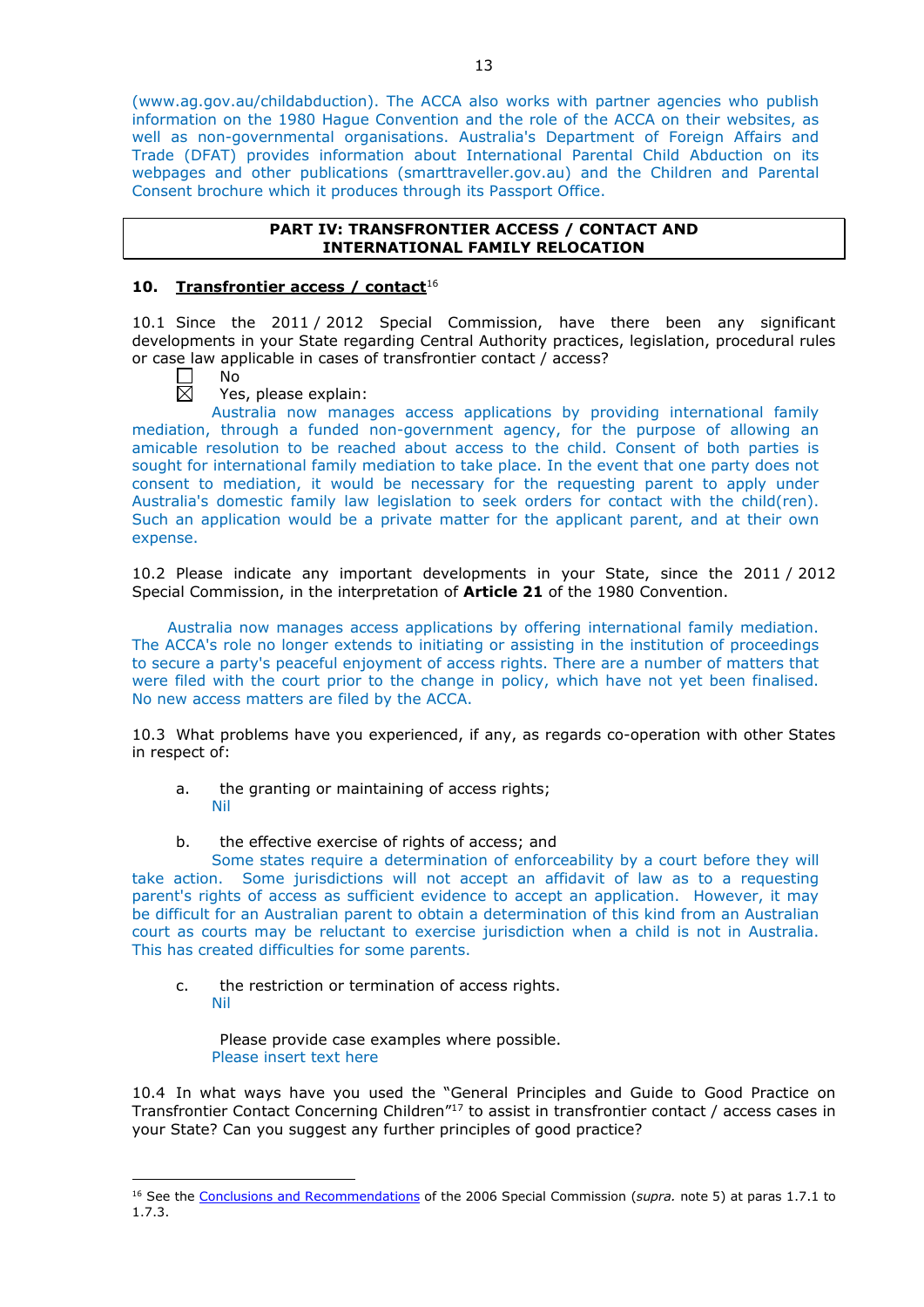No

### 11. **International family relocation**<sup>18</sup>

11.1 Since the 2011 / 2012 Special Commission, have there been any significant developments in your State regarding the legislation, procedural rules or case law applicable to international family relocation? Where possible, please explain these developments in the legislation, procedural rules or case law:

No

### **PART V: NON-CONVENTION CASES AND NON-CONVENTION STATES**

## **12. Non-Convention cases and non-Convention States**

12.1 Are there any States that you would particularly like to see become a State Party to the 1980 Convention? If so, what steps would you suggest could be taken to promote the Convention and encourage ratification of, or accession to, the Convention in those States? Please explain:

Australia would like to see continued encouragement provided to India, Malaysia, Indonesia and Vietnam. Promotion of the Convention to these countries can be done through extending invitations to future Special Commission meetings and plenary sessions and regional meetings that focus on the Asia-Pacific region. Additionally, the benefit of legal remedies can be highlighted through the experiences that member States have had through their judicial systems in working within the framework of the Hague Children's Convention.

12.2 Are there any States which are not Parties to the 1980 Convention or not Members of the Hague Conference that you would like to see invited to the Special Commission meeting in 2017?

#### India, Malaysia, Indonesia and Vietnam.

*The "Malta Process"*<sup>19</sup>

-

12.2 In relation to the "Malta Process":

a. Do you have any comment to make on the "Principles for the Establishment of Mediation Structures in the context of the Malta Process" and the accompanying Explanatory Memorandum?20

Australia has implemented a mediation structure, which is already in use in Hague matters. Australia offered mediation in a recent matter involving a non-Hague country with which Australia has a bilateral agreement. Unfortunately, on that occasion

<sup>&</sup>lt;sup>17</sup> Available on the Hague Conference website at < www.hcch.net > under "Child Abduction Section" then "Guides to Good Practice".

 $18$  See the Conclusions and Recommendations of the 2006 Special Commission meeting at paras 1.7.4 to 1.7.5: *"*1.7.4 The Special Commission concludes that parents, before they move with their children from one country to another, should be encouraged not to take unilateral action by unlawfully removing a child but to make appropriate arrangements for access and contact preferably by agreement, particularly where one parent intends to remain behind after the move.

<sup>1.7.5</sup> The Special Commission encourages all attempts to seek to resolve differences among the legal systems so as to arrive as far as possible at a common approach and common standards as regards relocation."

<sup>&</sup>lt;sup>19</sup> The "Malta Process" is a dialogue between certain States Parties to the 1980 and 1996 Conventions and certain States which are not Parties to either Convention, with a view to securing better protection for crossborder rights of contact of parents and their children and addressing the problems posed by international abduction between the States concerned. For further information see the Hague Conference website at < www.hcch.net > under "Child Abduction Section" then "Judicial Seminars on the International Protection of Children".

<sup>20</sup> The Principles and Explanatory Memorandum were circulated to all Hague Conference Member States and all States participating in the Malta Process in November 2010. They are available on the Hague Conference website at < www.hcch.net > under "Child Abduction Section" then "Judicial Seminars on the International Protection of Children".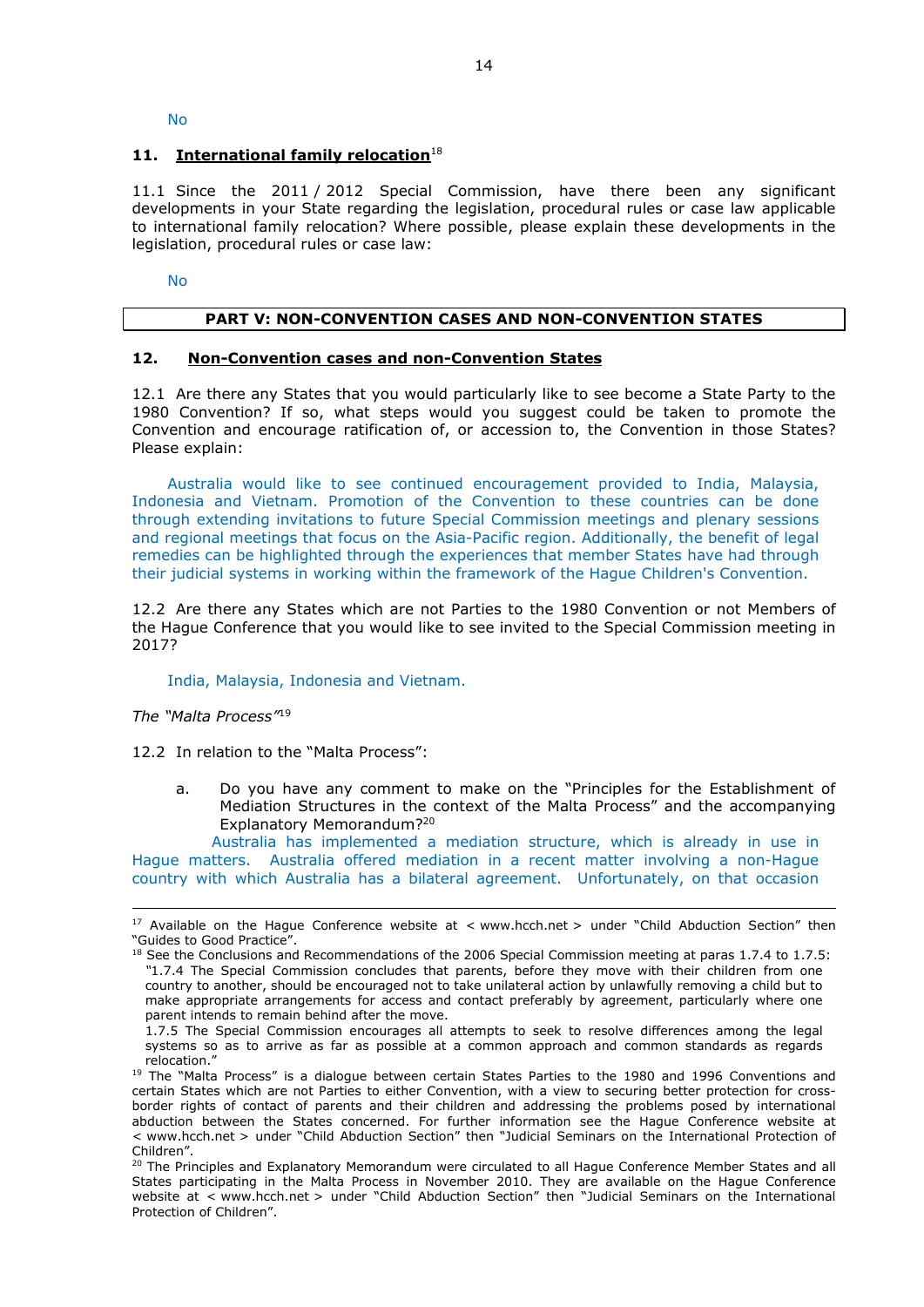one of the parents refused to participate in mediation.

b. Have any steps been taken towards the implementation of the Malta Principles in your State and the designation of a Central Contact Point, in order to better address cross-border family disputes over children involving States that are not a Party to the 1980 and 1996 Hague Conventions?

 $\boxtimes$ No

Yes, please explain: Please insert text here

c. What is your view as to the future of the "Malta Process"?

The Malta process represents a good opportunity to agree on standard mediation practices and to engage with non-Hague countries. Of key concern is the need to develop a clear understanding of the interaction between voluntary mediation processes and more formalised court processes, which may be required to operate concurrently.

### **PART VI: TRAINING AND EDUCATION AND THE TOOLS, SERVICES AND SUPPORT PROVIDED BY THE PERMANENT BUREAU**

## **13. Training and education**

13.1 Can you give details of any training sessions / conferences organised in your State to support the effective functioning of the 1980 Convention, and the influence that such sessions / conferences have had?

Funding was provided to the Family Law Section of the Law Council of Australia to develop resources for the legal profession in relation to international parental child abduction. This resource was finalised and made publicly available in September 2015. It is accessible at https://www.familylawsection.org.au/images/documents/FLS\_IPCA-Handbook\_DIGITAL\_FINAL.pdf.

Support was provided for international family mediation training in 2012 for senior family dispute resolution practitioners to provide a pool of mediators located near the registries of the Family Court of Australia that hear Hague Convention matters.

Grants of funding were provided to support a delegation of Australian mediators from a combination of Legal Aid, International Social Services (Australia), and Family Court Registry Family Consultants to attend mediation training in Japan in September 2015.

# **14. The tools, services and support provided by the Permanent Bureau**

### *In general*

14.1 Please comment or state your reflections on the specific tools, services and support provided by the Permanent Bureau to assist with the practical operation of the 1980 and 1996 Conventions, including:

a. The Country Profile available under the Child Abduction Section.

While useful it is currently limited as it does not always provide a full explanation of the processes in each State. The regular update of the country profile information would be appreciated as the information is sometimes outdated.

b. INCADAT (the international child abduction database, available at < www.incadat.com >).

INCADAT contains useful information that Australia relies on in its day-to-day management of cases. The case law search and analysis sections are particularly useful and regular updating is appreciated (especially pertinent analyses translated from other languages other than English).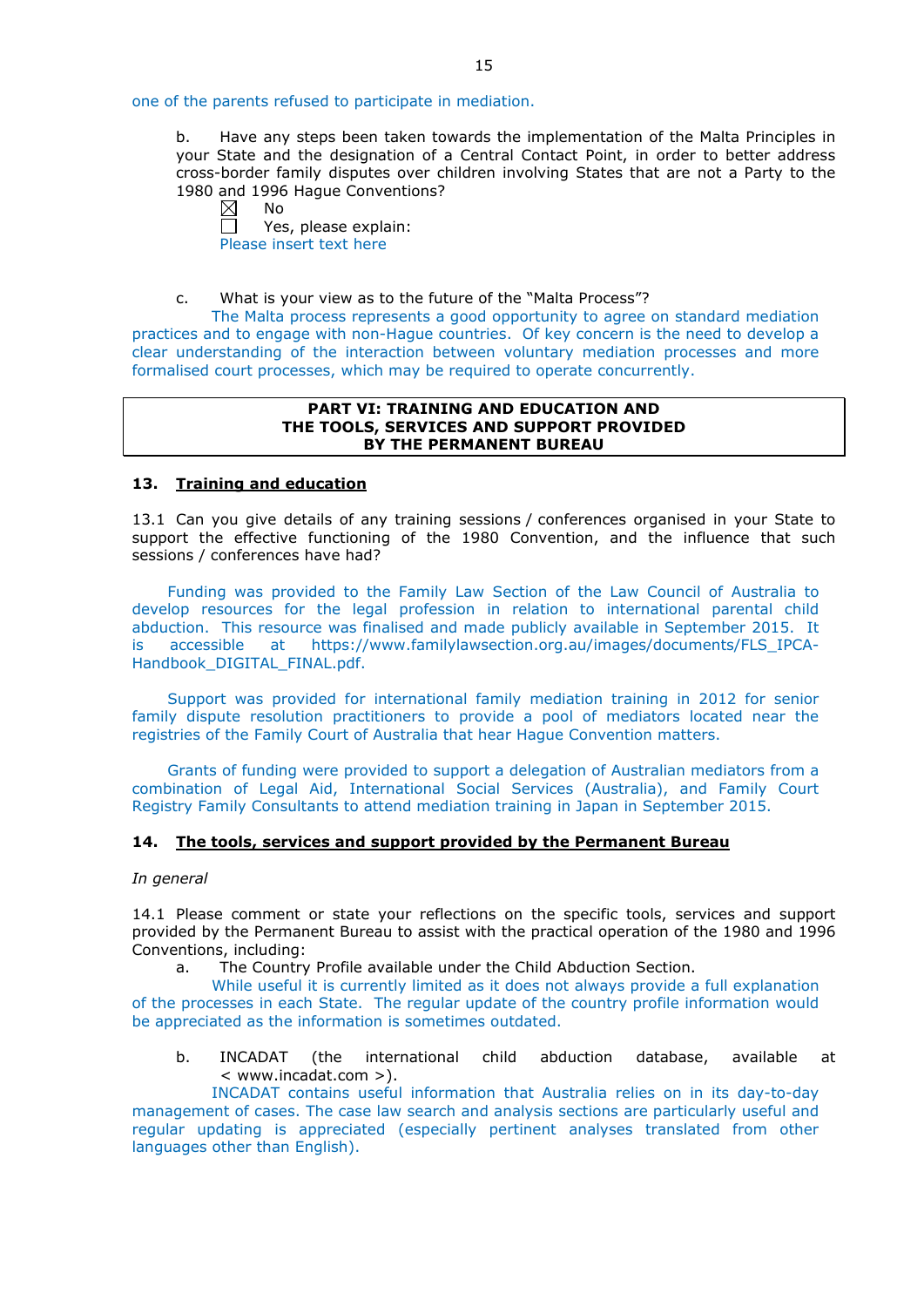- c. *The Judges' Newsletter* on International Child Protection the publication of the Hague Conference on Private International Law which is available online for free; $2^1$ This is a useful publication.
- d. The specialised "Child Abduction Section" of the Hague Conference website (< www.hcch.net >);

The Child Abduction Section is particularly useful. However, the Country Profile information would be more useful if it was expanded to include a complete and up-to-date list of all Central Authorities. The table of accessions is very useful, referred to often, but is relatively buried on the website. It would be helpful to have that more accessible.

e. INCASTAT (the database for the electronic collection and analysis of statistics on the 1980 Convention);<sup>22</sup>

While useful in theory, our practical experience is that both inputting and retrieving data from INCASTAT is extremely difficult. Our experience has been that the system tends to freeze and lose data, making input extremely difficult, frustrating and time consuming. The ACCA is currently upgrading its case management system. We hope that the reports produced by the new system produces will, in future, be more compatable with the INCASTAT system.

f. Providing technical assistance and training to States Parties regarding the practical operation of the 1980 and 1996 Conventions.23 Such technical assistance and training may involve persons visiting the Permanent Bureau or, alternatively, may involve the Permanent Bureau organising, or providing assistance with organising, national and international judicial and other seminars and conferences concerning the Convention(s) and participating in such conferences;

Australia supports the work of the Permanent Bureau to increase knowledge about the Children's Conventions and to support the Central Authorities, on behalf of States Parties, to develop strong relationships to ensure the smooth future function of the Conventions.

- g. Encouraging wider ratification of, or accession to, the Convention(s), including educating those unfamiliar with the Convention(s):  $24$ Australia welcomes this work.
- h. Supporting communications between Central Authorities, including maintaining their contact details updated on the HCCH website; Australia welcomes this approach.
- i. Supporting communications among Hague Network Judges and between Hague Network Judges and Central Authorities, including maintaining a confidential database of up-to-date contact details of Hague Network Judges Australia supports this work.

## *Other*

<u>.</u>

14.2 What other measures or mechanisms would you recommend:

- a. To improve the monitoring of the operation of the Conventions; No comment
- b. To assist States in meeting their Convention obligations; and No comment

<sup>&</sup>lt;sup>21</sup> Available on the Hague Conference website at < www.hcch.net > under "Child Abduction Section" and "Judges' Newsletter on International Child Protection". For some volumes of *The Judges' Newsletter*, it is possible to download individual articles as required.

<sup>&</sup>lt;sup>22</sup> Further information is available via the Hague Conference website at  $\lt$  www.hcch.net  $>$  under "Child Abduction Section" then "INCASTAT".

 $^{23}$  Such technical assistance may be provided to judges, Central Authority personnel and / or other professionals involved with the practical operation of the Convention(s).

<sup>&</sup>lt;sup>24</sup> Which again may involve State delegates and others visiting the Permanent Bureau or, alternatively, may involve the Permanent Bureau organising, or providing assistance with organising, national and international judicial and other seminars and conferences concerning the Convention(s) and participating in such conferences.